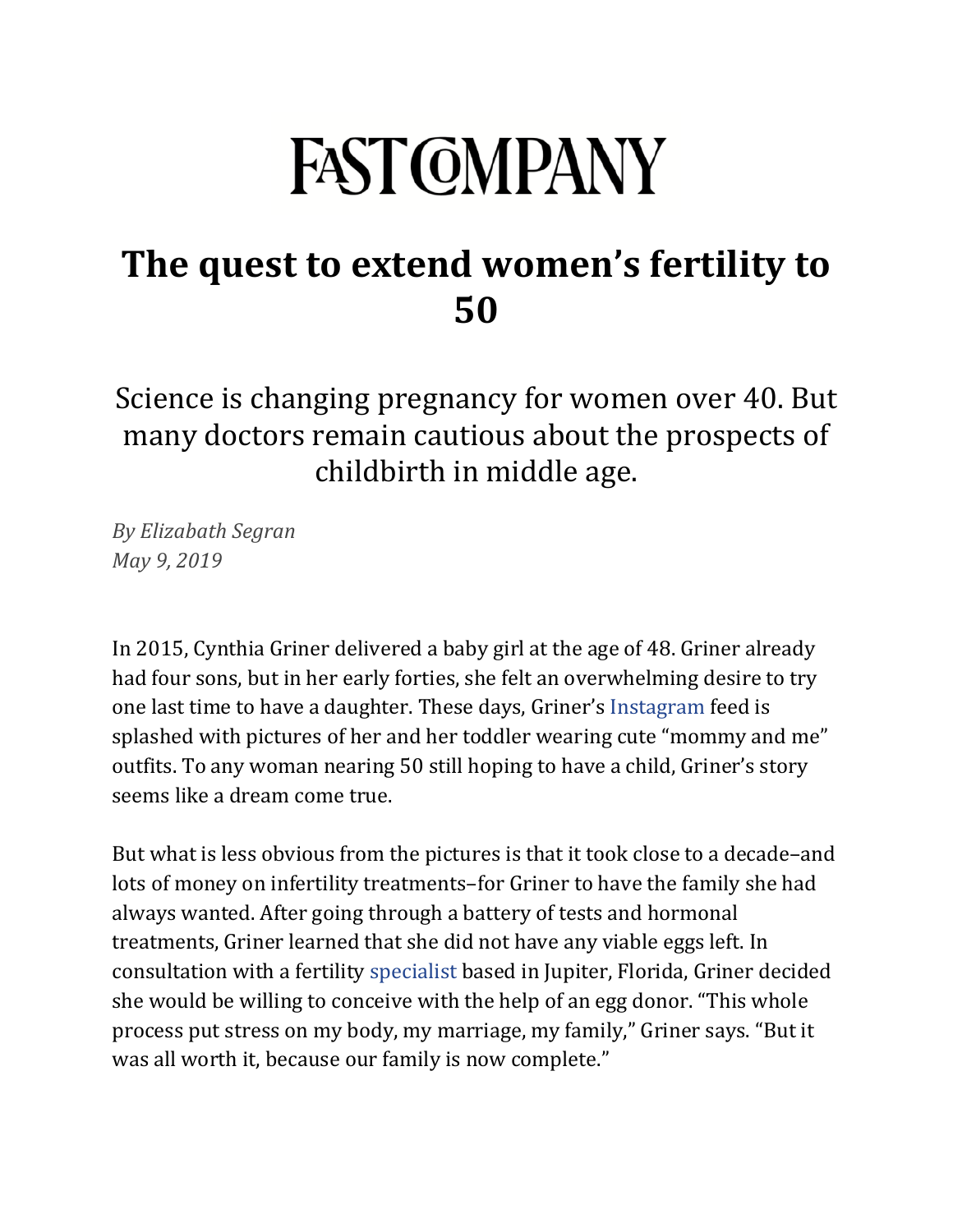Griner is fully aware that her baby is the product of many scientific interventions. But the bottom line is that it is currently impossible for women to have a baby with their own eggs when they are nearing menopause and their supply of healthy eggs has dwindled. "This is a universal reality," says [Dr.](https://www.yalemedicine.org/doctors/david_seifer/)  [David Seifer](https://www.yalemedicine.org/doctors/david_seifer/), a fertility specialist at Yale Medicine. "Every woman on the planet has the challenge of the DNA within their eggs degrading over time, a process that accelerates from the time they are in their mid-30s to menopause. Historically, it has been impossible to reverse."

That might be about to change. There are several experimental techniques on the horizon designed to help prolong the viability of a woman's eggs. One cutting-edge treatment involves rejuvenating a post-menopausal woman's ovaries and uterus using the healing properties of blood, while another involves transferring the mitochondria or cytoplasm of a younger woman's eggs into those of an older woman. Science may be catching up to society's desire to prolong fertility.

## **THE STATE OF FERTILITY**

An increasing number of women are spending their twenties throwing themselves into their education and career, which means they are starting families older than generations past. American women with a college degree or higher now have their [first child](https://www.nytimes.com/interactive/2018/08/04/upshot/up-birth-age-gap.html) at an average age of 30.3. In big, expensive cities, women are increasingly pushing motherhood until even later: In New York and San Francisco, the average age is 31 and 32, respectively.

However, it's still not very common for women to have babies with their own eggs in their late 40s unless they froze their eggs when they were younger. Since egg freezing was [classified](https://www.cnn.com/2012/10/19/health/egg-freezing/index.html) as an experimental procedure until 2012, most women who are currently in their 40s never had the opportunity to do it. (An estimated [20,000](https://www.nytimes.com/2018/03/13/health/eggs-freezing-storage-safety.html) American women have now had their eggs frozen, but an estimated 85% or more have not had them thawed to have a baby.)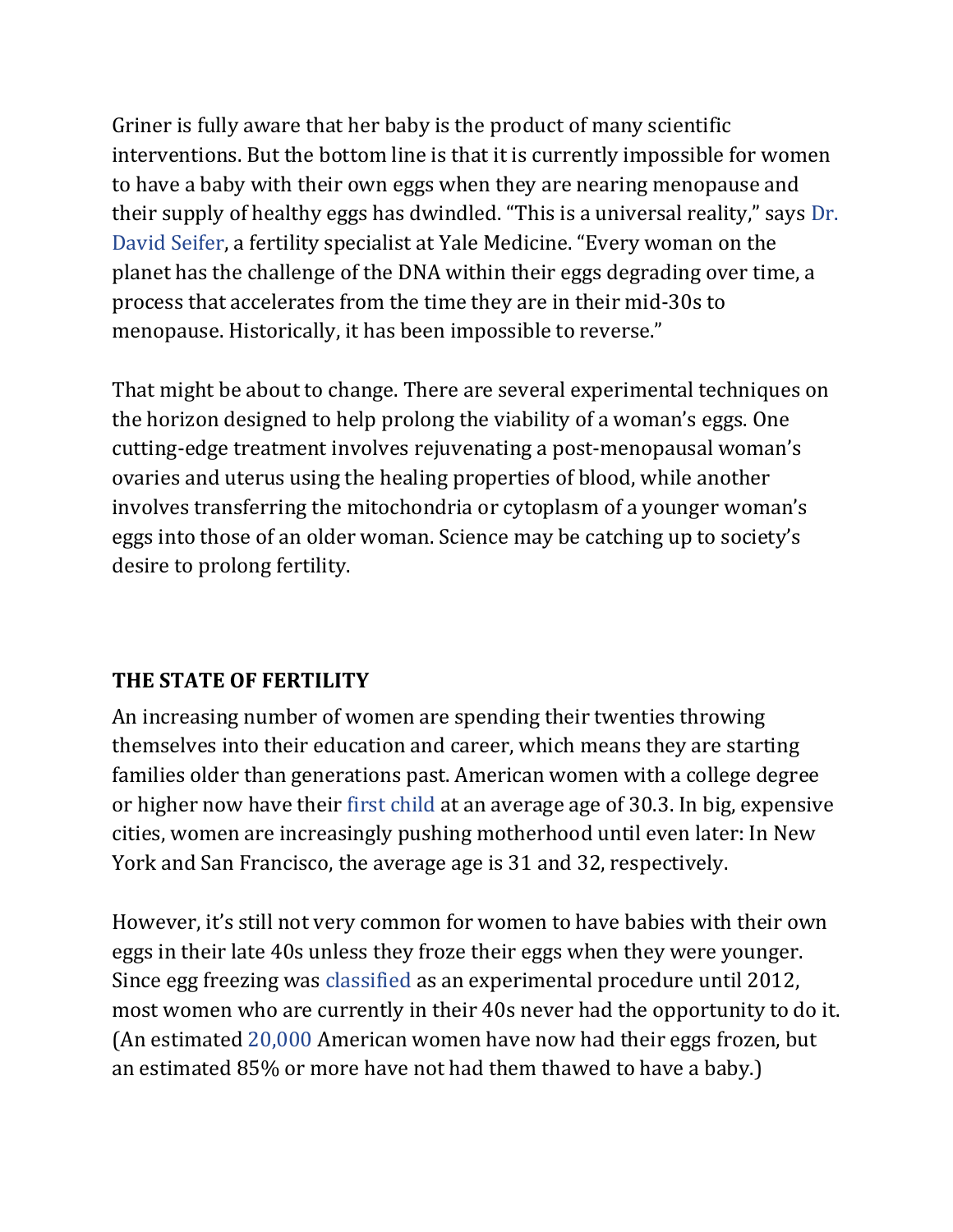The average woman experiences menopause at the age of 51. This is the moment when her body stops releasing eggs and, by extension, she stops having periods. Between five to 10 years before that, women go through a transitional phase called peri-menopause, when they have irregular periods because their reproductive hormones begin to decline. "There is no way to delay menopause," says Dr. Melynda Barnes, the clinical director of [Rory,](https://www.hellorory.com/about-us/) a startup devoted to helping women deal with menopause. "A woman is born with the number of eggs she's going to have throughout her life. The best that doctors can do is optimize your fertility potential when you're perimenopausal."

If Griner's story of delivering a healthy baby at the age of 48 sounds familiar, it's because it's a story that we hear frequently in the tabloids. Over the past few years, magazine covers have been splashed with the images of celebrities having babies on the later side of 40, normalizing this reality. Two years ago, Janet Jackson had a daughter at the age of 50. In 2014, Laura Linney had a son at the age of 49. In 2013, Halle Berry had a son at the age of 46. In some cases, these pregnancies are totally unassisted. Kelly Preston, John Travolta's wife, for instance, had an unplanned pregnancy at the age of 48 in 2010. But often, readers don't know what these women and their families went through to have babies.

Over the past few decades, Seifer has seen an uptick in the number of patients in their forties visiting him because they want to have a baby. In some cases, he has found that these stories of late-in-life pregnancy give women false hope that they can easily have a child close to 50. "It builds an urban myth, because these magazines don't often give the full story," he says. "These celebrities may have had miscarriages, cycles of IVF with their own eggs, then decided to do an egg donation before it worked out."

It's also true that many fertility clinics market happy, healthy families to women of all ages, making it seem like it is far easier to have a baby than it often is. The global [market](https://www.grandviewresearch.com/press-release/global-ivf-market) for in-vitro fertilization (IVF) is growing quickly, and is expected to expand at a rate of 10.2% by 2026 to reach \$36.2 billion. On average, it [costs](https://www.cnbc.com/2019/04/26/infertility-treatment-is-putting-families-in-debt.html) \$50,000 to conceive a child through IVF.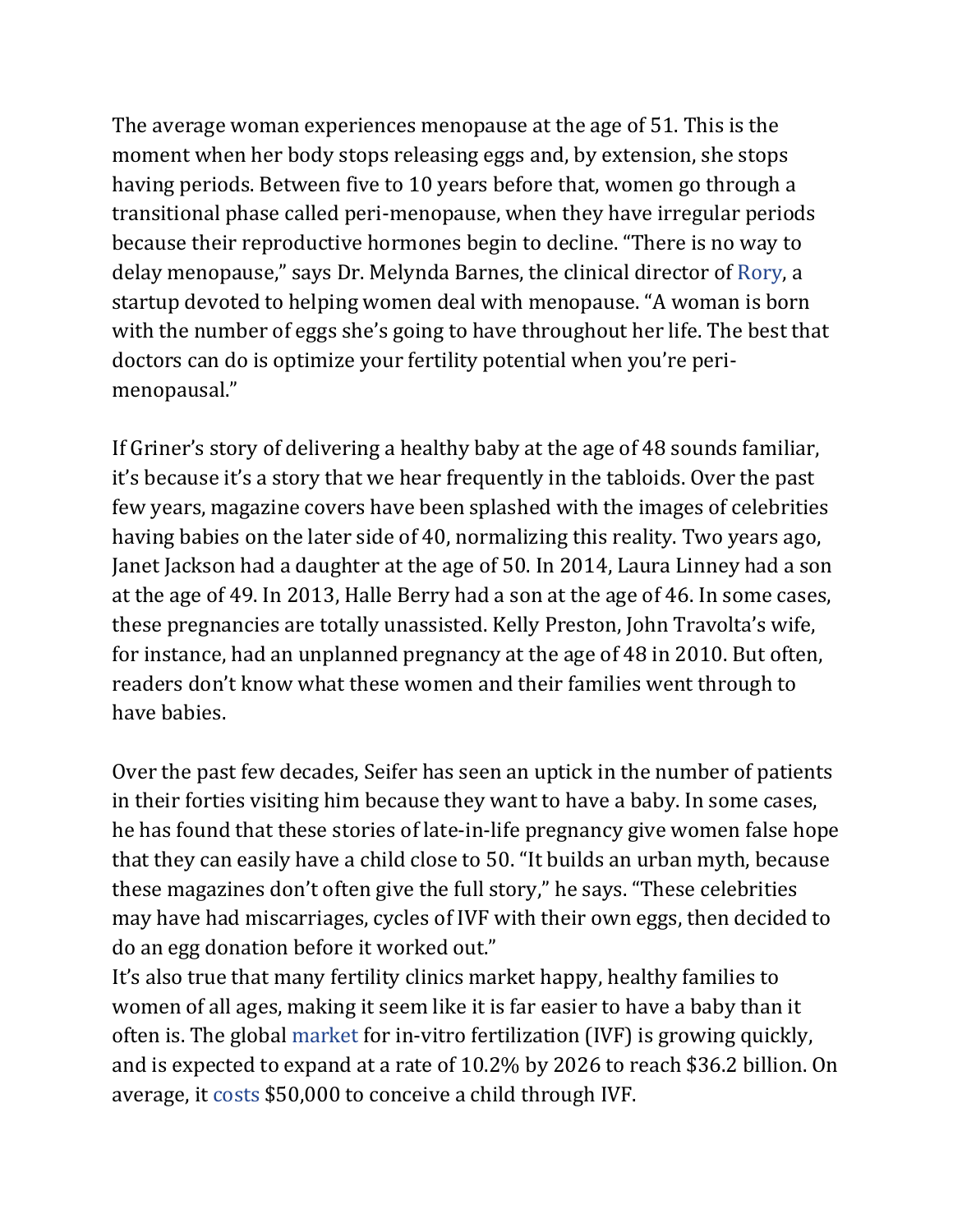All of this is aggravated by the fact that it occasionally has been controversial for the medical establishment to discuss age-related infertility. In 2oo1, the American Society of Reproductive Medicine launched a [campaign](https://www.fertstert.org/article/S0015-0282(03)00667-8/fulltext) to educate women about the potential problems they may run into if they delayed pregnancy until their 40s. But it [famously](https://www.fertstert.org/article/S0015-0282(03)00667-8/fulltext) pulled the campaign due to intense backlash from people who felt like this was encouraging women to have children before they were ready, or to prioritize having children over their career. And there is plenty of [medical evidence](https://www.nytimes.com/2006/06/06/health/06sper.html) that older sperm can also lead to infertility or birth defects, and this male age-related infertility is even more rarely discussed.

In short, there is not much an older woman can do to have a baby with her own eggs if she hasn't already frozen them because the DNA in her eggs has degraded. In practice, defects in older eggs makes it harder to get pregnant, and it also makes miscarriage more likely. Data shows that older women are also more likely than younger women to have babies with chromosomal abnormalities, including Down's syndrome. Many women are led to believe that they'll be fertile and able to have a low-risk pregnancy until they're well into middle age.

## **THE NEW SCIENCE**

Scientists are actively searching for a way to rejuvenate a woman's eggs while preserving the DNA. There have been several efforts to do this around the world.

One controversial new approach is called mitochondrial replacement therapy (MRT), which has been discussed for several decades. It was [reportedly](https://www.wired.com/story/a-controversial-fertility-treatment-gets-its-first-big-test/) used in Mexico and the Ukraine to lead to several successful births.

The approach involves taking a donor's eggs, removing the nucleus, and replacing it with the patient's DNA. This effectively improves the quality of an older woman's eggs, making it more likely for her to conceive. "This preserves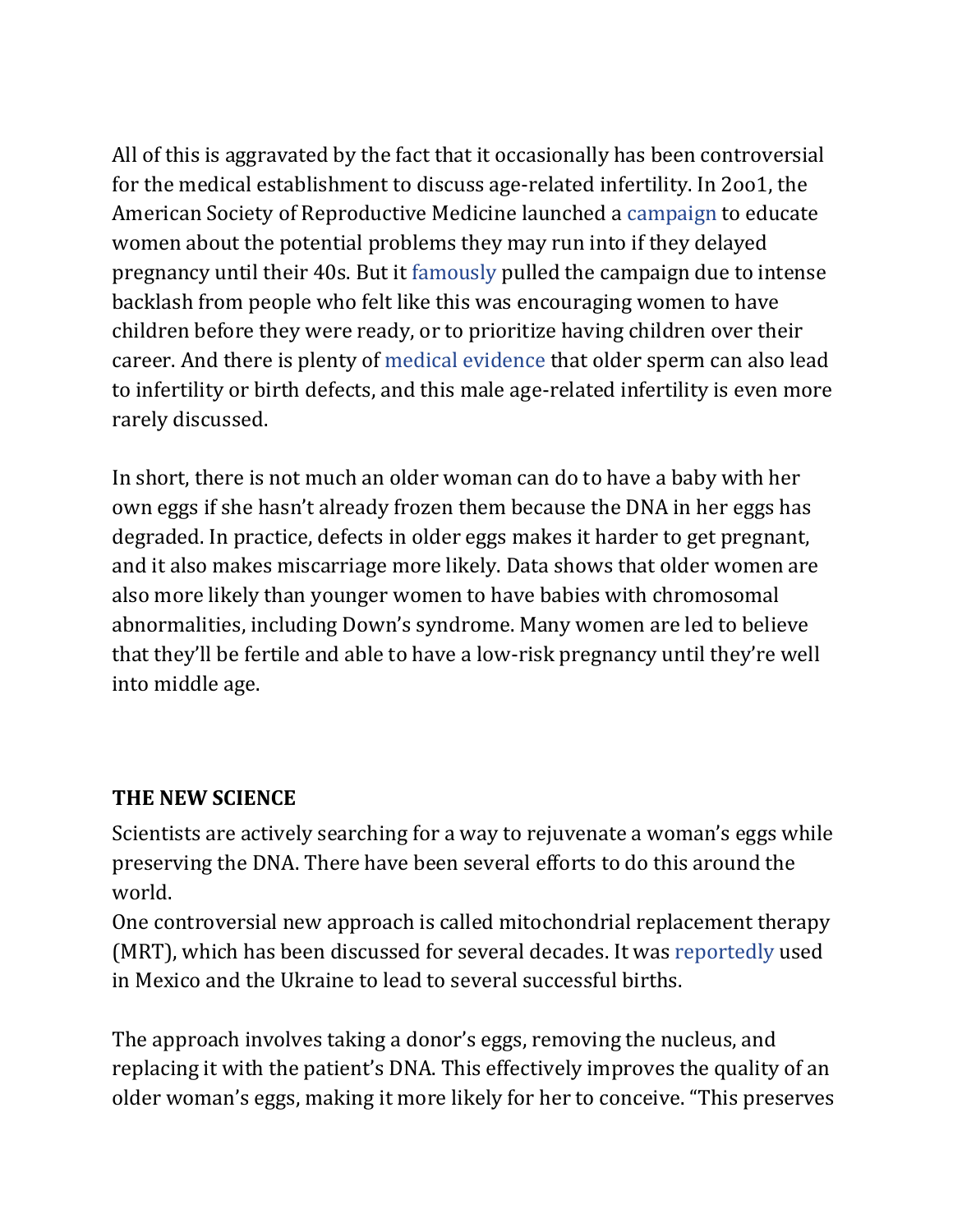the same DNA in the older woman's eggs, but supports it with energy from the younger woman's," explains Seifer.

Last summer, Doctors at the Institute of Life in Athens used this approach on a 32-year-old woman who had four unsuccessful cycles of IVF. Using MRT, she reportedly conceived a baby boy. Now Greece is about to launch a pilot study that will enroll 25 women who have failed to conceive using conventional methods.

In the United States, the U.S. Food and Drug Administration (FDA) has not looked favorably on the treatment. In the late 1990s, several clinics in the United States attempted MRT. It reportedly led to [30 births.](https://www.wired.com/story/a-controversial-fertility-treatment-gets-its-first-big-test/) The FDA, however, was concerned about the legal and regulatory challenges that this would raise because the ensuing baby would effectively have the DNA of three different people: the mother, father, and the egg donor. Moreover, it is unclear what possible health impacts could occur down the line to babies born this way. For now, any MRT treatments in the U.S. have been banned.

Dr. Kostantinos Sfakianoudisa, a doctor at the Genesis Clinic in Athens, is also working on a new technique that could rejuvenate the uterus and ovaries of women who have had reproductive system disorders, or whose reproductive organs have deteriorated with age. The approach involves drawing a patient's blood, then isolating the plasma, which is rich in platelets that are capable of healing organs in the body. This approach is currently being used to heal sports injuries. Sfakianoudisa's innovation has been to inject this plasma into a woman's uterus and ovaries.

The approach is still exploratory, but initial results have drawn a great deal of interest. In January 2019, Sfakianoudisa published an article in the *[Journal of](https://www.ncbi.nlm.nih.gov/pmc/articles/PMC6352170/)  [Clinical Medicine](https://www.ncbi.nlm.nih.gov/pmc/articles/PMC6352170/)* in which he presented the case of a woman who was diagnosed with premature menopause at the age of 35, and had not had a period since she was 33. At the age of 40, Sfakianoudisa injected the plateletrich plasma into her ovarian tissue and began in-vitro fertilization. The woman became pregnant, but miscarried during her first trimester.